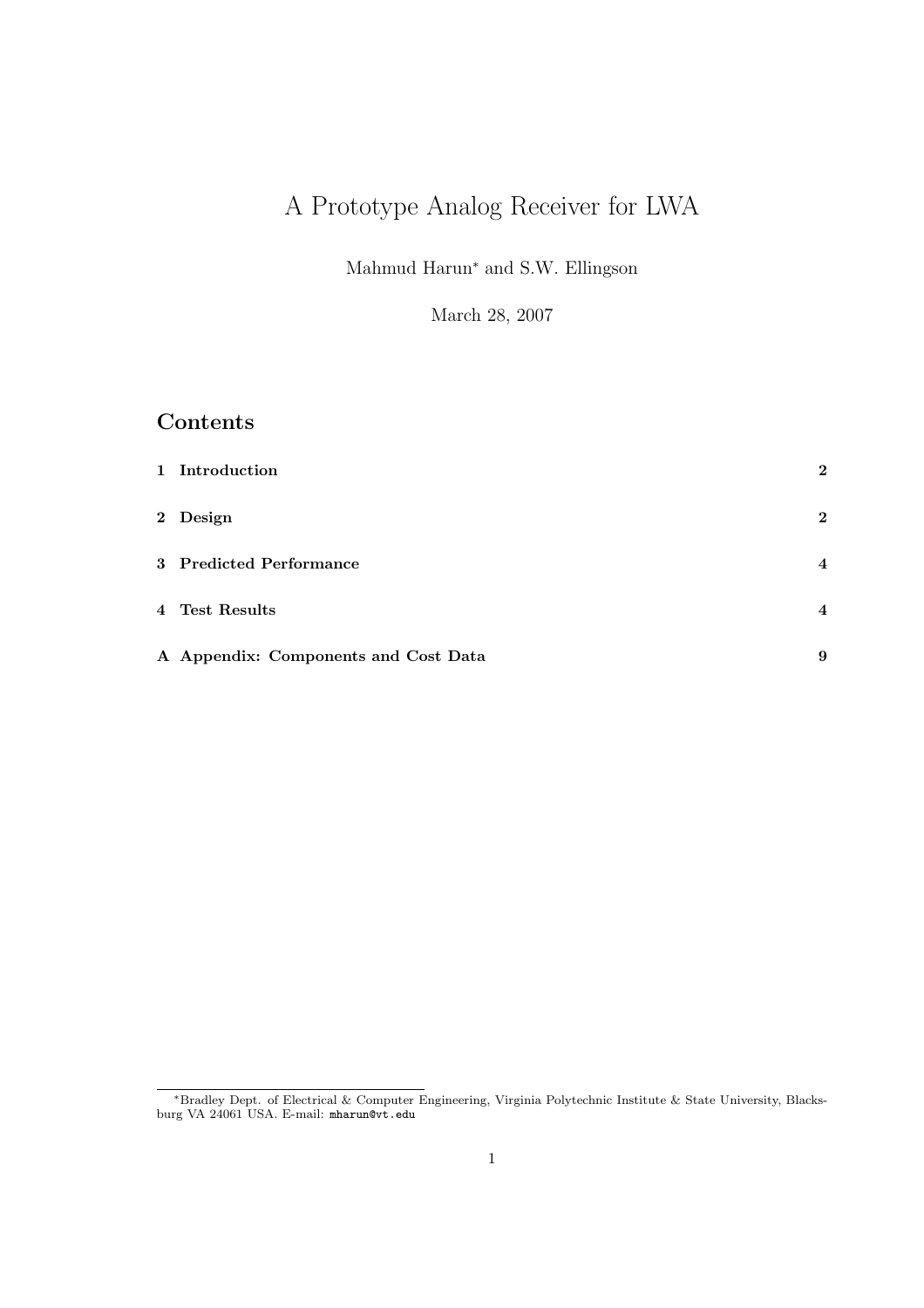## 1 Introduction

An analog receiver exists for the Eight-meter wavelength Transient Array (ETA) telescope operating in the band 29-47 MHz [1, 2]. This design has been modified to work as a prelininary prototype for the Long Wavelength Array (LWA) by replacing the filter sections with the new filter sections described in [3]. This receiver is intended to be located between the long cable from the antenna and digitizer, as discussed in  $[4]$ . The gain, noise figure, and  $\text{HP}_3$  of this new design are about 54 dB, 6 dB, and −16 dBm respectively. In this document we (1) provide the detailed design of the receiver, (2) quantify the predicted performance, and (3) show the results of the measurements on the new receiver.

## 2 Design

The design of the receiver is shown in Figures 1 and 2.



Figure 1: Receiver schematic (part 1 of 2).

A detailed component list for this design is provided in Appendix A. Additional details pertaining to the filter design are given in [3].

A picture of assembled receiver is shown in Figure 3. A summary of the cost of this receiver board is presented in the Appendix.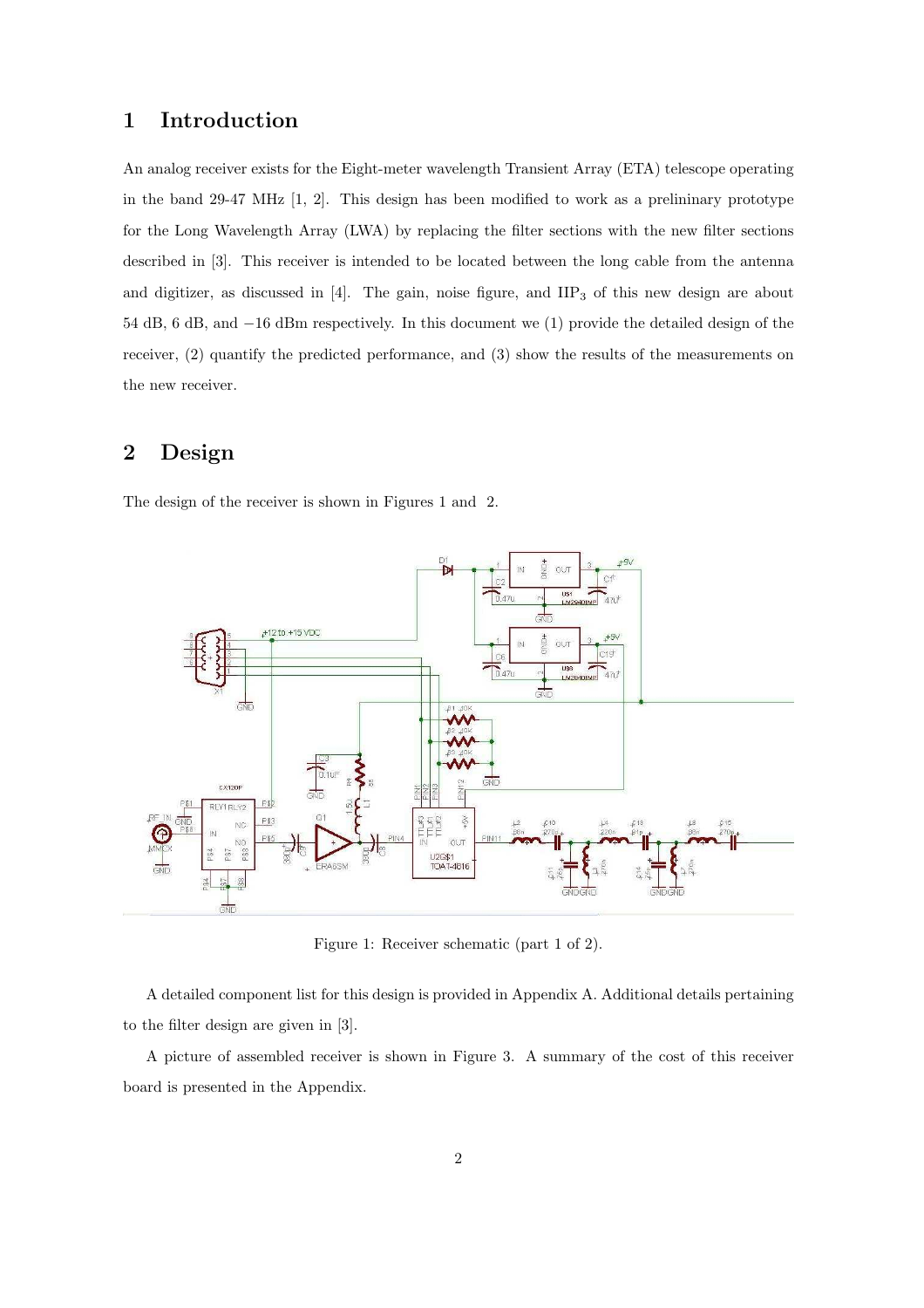

Figure 2: Receiver schematic (part 2 of 2).



Figure 3: Assembled receiver (Note this is actually a picture of the ETA receiver, but the receiver described in this document is identical since the only change is values of the SMT components in the bandpass filters).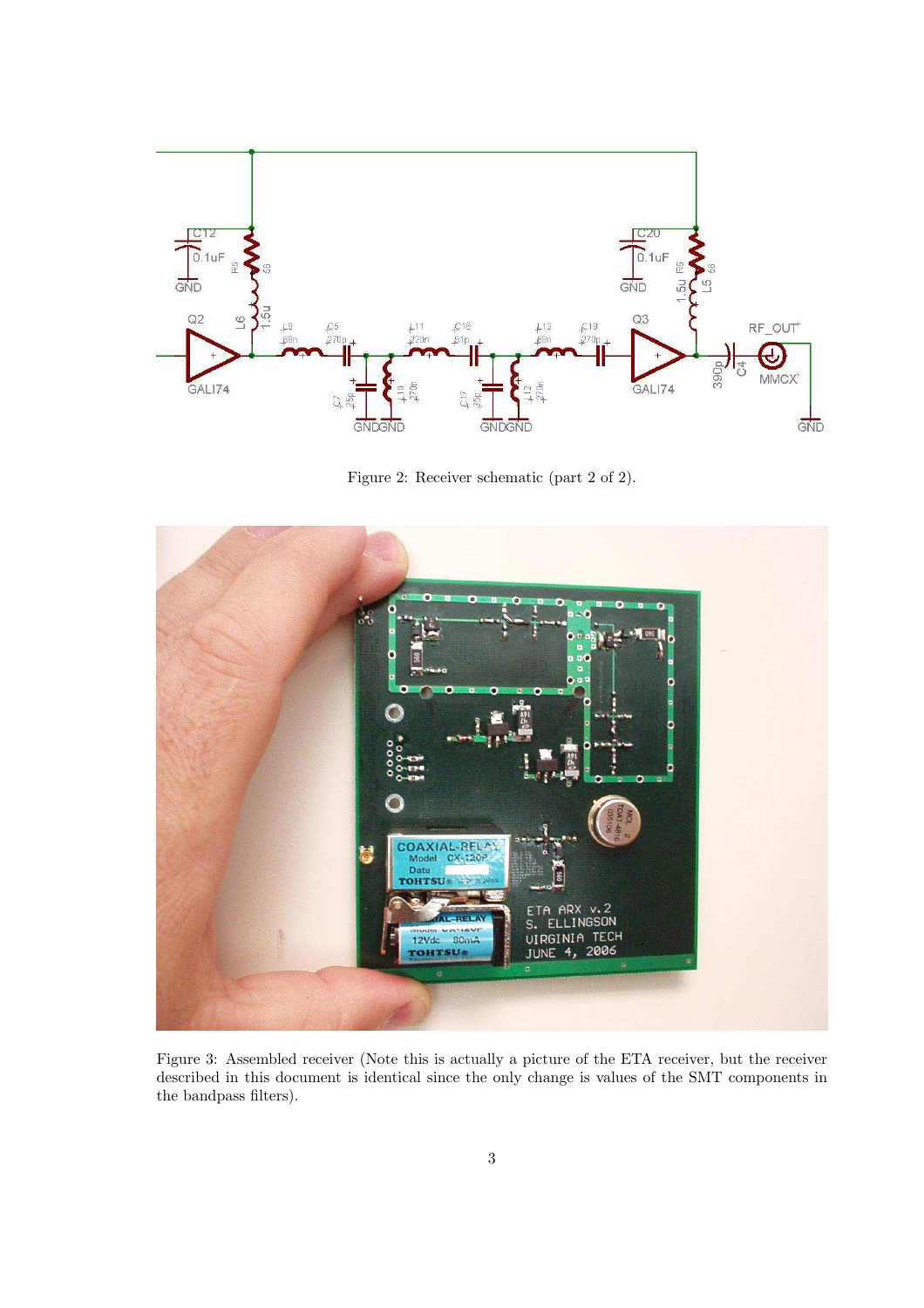### 3 Predicted Performance

In this section the performance of the design given in Section 2 is predicted. An analysis of gain  $(G)$ , noise figure  $(F)$ , and output third-order intercept point  $(OIP_3)$  is shown in the following table.

|                |                         |          | <b>Stage</b> |              | Cascade  |         |              |  |
|----------------|-------------------------|----------|--------------|--------------|----------|---------|--------------|--|
| Stage          | Component               | Gain[dB] | F[dB]        | $OIP_3[dBm]$ | Gain[dB] | F[dB]   | $OIP_3[dBm]$ |  |
| $\mathbf{1}$   | Coaxial Relay           | $-1.0$   | 1.0          | 200.0        | $-1.0$   | 1.0     | 200.0        |  |
| $\overline{2}$ | $ERA-6$                 | 12.0     | 4.5          | 36.5         | 11.0     | $5.5\,$ | 36.5         |  |
| 3              | Digital Step Attenuator | $-4.0$   | 4.0          | 30.0         | 7.0      | 5.6     | 28.0         |  |
| $\overline{4}$ | <b>BPF</b>              | $-1.4$   | 1.4          | 200.0        | $5.6\,$  | 5.7     | 26.7         |  |
| $\overline{5}$ | $GALI-74$               | 25.1     | 2.7          | 38.0         | 30.7     | 6.0     | 37.8         |  |
| 6              | <b>BPF</b>              | $-1.4$   | 1.4          | 200.0        | 29.3     | 6.0     | 36.4         |  |
| 7              | $GALI-74$               | 25.1     | 2.7          | 38.0         | 54.4     | 6.0     | 38.0         |  |

Above, we assume the digital step attenuator is set at its minimum value of 4 dB. Completing the GNI analysis we obtain the predicted receiver performance specifications of:  $G = 54$  dB,  $F = 6$  dB, and OIP<sub>3</sub>= +38 dBm. The associated input IP<sub>3</sub> is -16 dBm. Assuming the input 1 dB compression (IP<sub>1dB</sub>) is 10–15 dB lower (typical for such designs), then we have IP<sub>1dB</sub> between –31 dBm and −26 dBm. This is the linearity metric tested in subsequent sections.

In the version tested here we didn't install the digital step attenuator. Thus the predicted gain and IP<sup>3</sup> for the test unit is expected to be approximately 4 dB different from what a "production unit" would provide; i.e., G = 58 dB and  $IP_{1dB}$  between  $-35$  dBm and  $-30$  dBm.

#### 4 Test Results

This section deals with the results of the measurements of the receiver. The frequency response of the receiver is shown in Figure 4. This response was obtained for an input power of −66 dBm, thus the measured gain is about 59 dB, i.e., about 1 dB greater than predicted. The comparison between the predicted frequency response and the measured response is shown in Figure 5. Note the good agreement with prediction and relatively flat passband in the LWA bandwidth. There is a fairly sharp cut-off at the low end but the high end does not roll off as quickly.<sup>1</sup>

 $1$ However we have very recently developed a simple revision (2 additional components) to the bandpass filters which greatly improve the suppression in the broadcast FM band by introducing a notch at 90 MHz.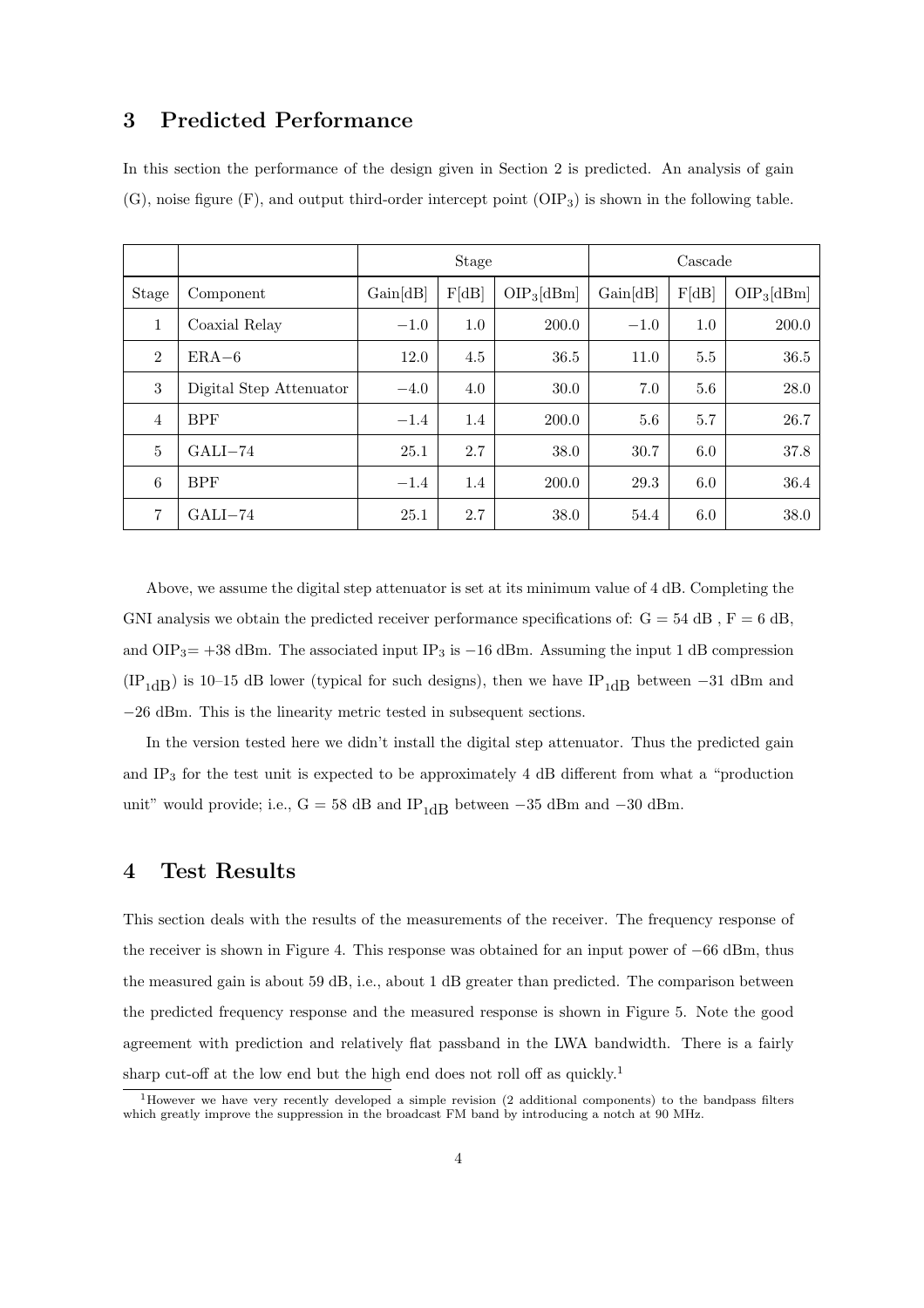| ※ Agilent                           |  |            | 12:04:41 Mar 1, 2007 |                |  |                                       |  |                      |               | Marker <sup>®</sup> |
|-------------------------------------|--|------------|----------------------|----------------|--|---------------------------------------|--|----------------------|---------------|---------------------|
| Ref -1 dBm                          |  |            | Atten 10 dB          |                |  |                                       |  | <b>Mkr1 50.0 MHz</b> | -6.598 dBm    |                     |
| <b>Samp</b><br>Log                  |  |            |                      | $\hat{Q}$<br>ï |  |                                       |  |                      |               | Mkr © CF            |
| 10<br>dB/                           |  |            |                      |                |  |                                       |  |                      |               | Mkr © CF Step       |
|                                     |  | Marker     | 50.000000 MHz        |                |  |                                       |  |                      |               | Mkr © Start         |
| <b>VAvg</b>                         |  | -6.598 dBm |                      |                |  |                                       |  |                      |               | Mkr © Stop          |
| 100<br><b>W1 S2</b><br>S3 FC<br>AΑ  |  |            |                      |                |  |                                       |  |                      |               | Mkr ∆ © Span        |
|                                     |  |            |                      |                |  |                                       |  |                      |               |                     |
| <b>Start 10 MHz</b><br>Res BW 1 MHz |  |            | <b>VBW 1 MHz</b>     |                |  | Stop 100 MHz<br>Sweep 50 ms (401 pts) |  |                      | Mkr © Ref Lvl |                     |
|                                     |  |            |                      |                |  |                                       |  |                      |               |                     |

Figure 4: Frequency Response for an input power of −66 dBm .

Figure 6 shows the measured input 1 dB compression point  $(\text{IP}_{1\text{dB}})$  of the receiver at 20, 38, 74, and 80 MHz. Note the excellent agreement with the predicted value of between −35 dBm and −30 dBm. Detail of the measurement at 50 MHz is presented in Figure 7.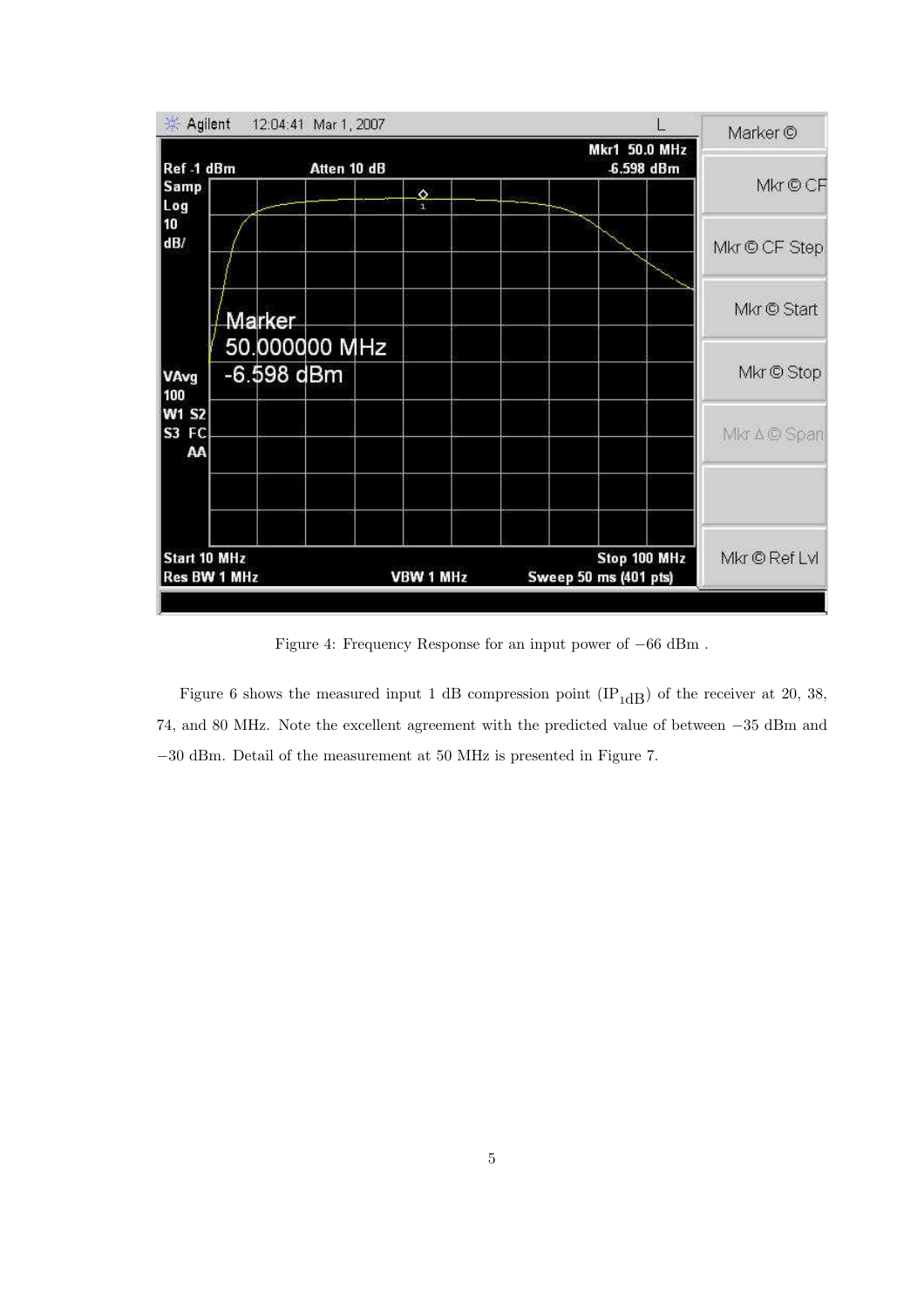

Figure 5: Comparison of predicted result (offset by +4 dB) with the measured response.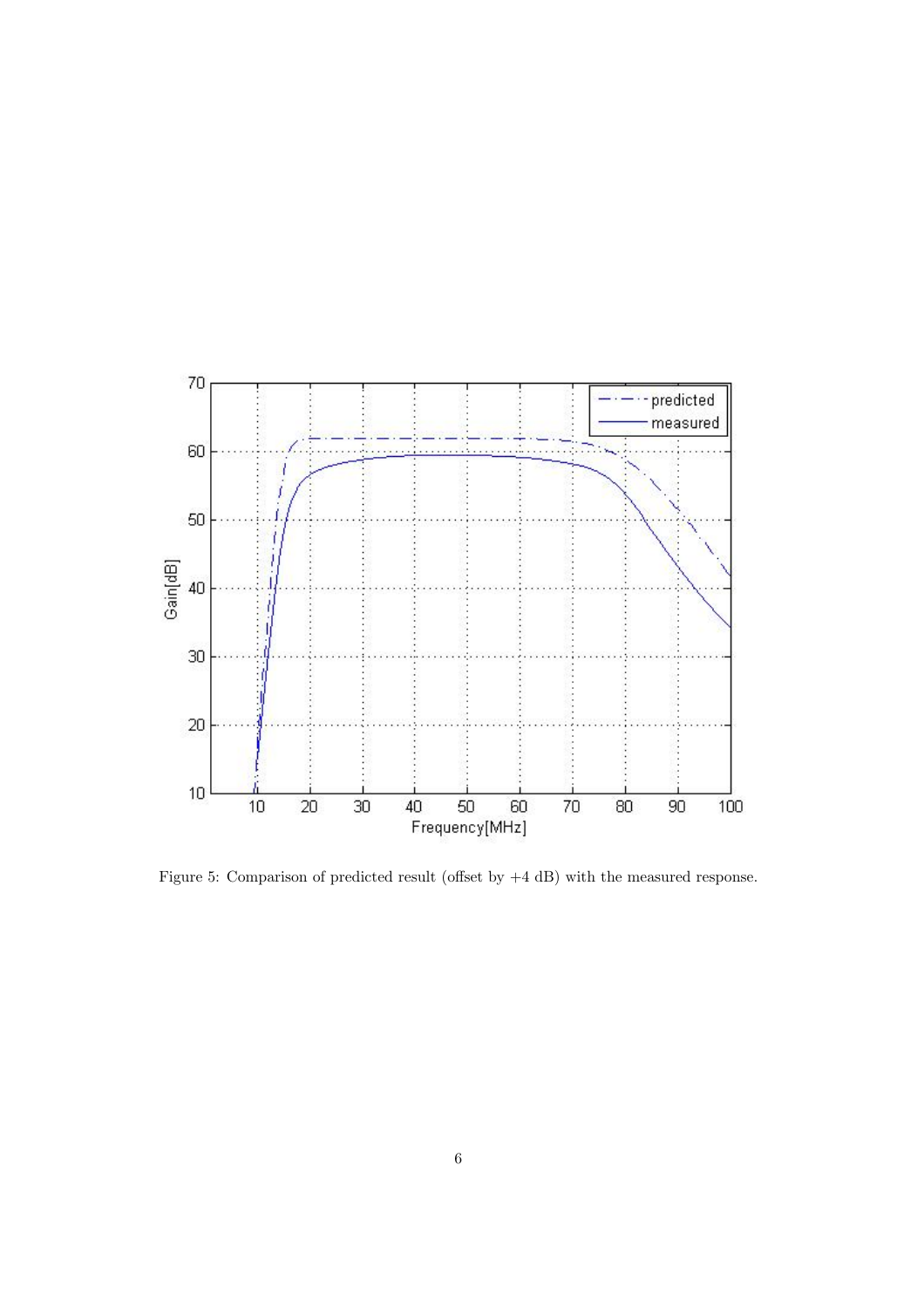

Figure 6: Input 1 dB compression point vs. frequency.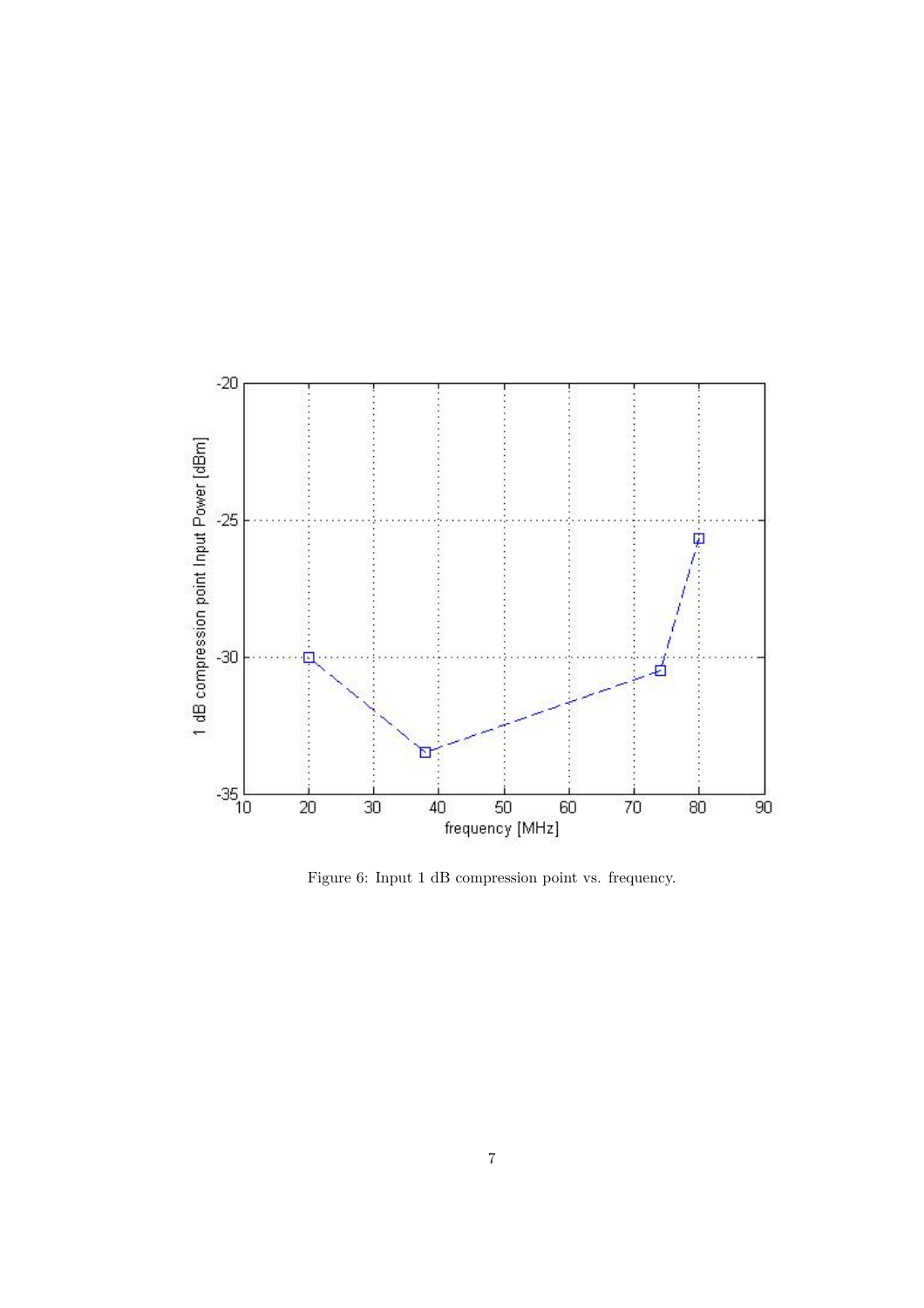

Figure 7: Measurement of input 1 dB compression point at 50 MHz.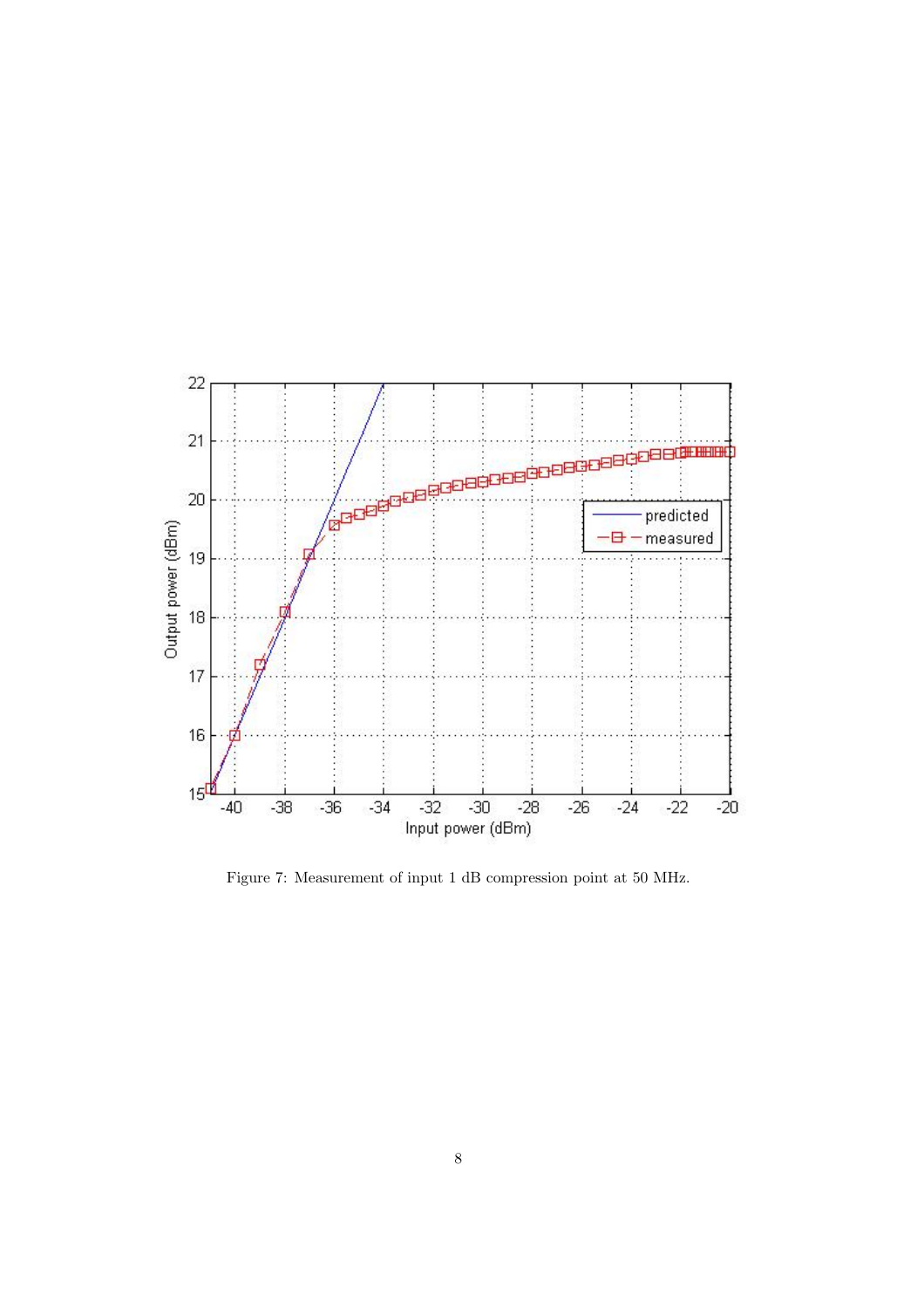# A Appendix: Components and Cost Data

Detailed Component List:

| Description              | Value              | Package | Manufacturer  | Manufacturer  | Distributor   | Distributor | Part $\mathrm{IDs}$       |
|--------------------------|--------------------|---------|---------------|---------------|---------------|-------------|---------------------------|
|                          |                    |         |               | Part Number   |               | Part Number |                           |
| ${\rm CAP}$ ${\rm CER}$  | 75pF               | 0603    | Murata        | GRM1885C1     | Digikey       | 490-1426-1- | C11, C14, C7, C17         |
| 50V 5% C0G               |                    | (1608)  | Electronics   | H910JA01D     |               | ND          |                           |
|                          |                    |         | North Amer-   |               |               |             |                           |
|                          |                    |         | ica           |               |               |             |                           |
| ${\rm CAP}$ ${\rm CER}$  | 91pF               | 0603    | Murata        | GRM1885C1     | Digikey       | 490-1426-1- | C13,C16                   |
| $50\mathrm{V}$ $5\%$ C0G |                    | (1608)  | Electronics   | H910JA01D     |               | ND          |                           |
|                          |                    |         | North Amer-   |               |               |             |                           |
|                          |                    |         | ica           |               |               |             |                           |
| CAP CE-                  | $270~\mathrm{pF}$  | 0603    | Yageo Cor-    | CC0603JR      | Digikey       | 311-1074-1- | C10, C15, C5, C18         |
| RAMIC 50V                |                    | (1608)  | poration      | NP09BN271     |               | ND          |                           |
| NP0                      |                    |         |               |               |               |             |                           |
| CAP CER                  | $0.1 \text{ uF}$   | 0603    | Yageo Cor-    | CC0603ZRY     | Digikey       | 311-1087-1- | C3, C12, C20              |
| $25\mathrm{V}$           |                    | (1608)  | poration      | 5V8BB104      |               | $\rm ND$    |                           |
| ${\rm CAP}$ ${\rm CER}$  | $0.47 \text{ uF}$  | 0603    | Kemet         | C0603C474     | Digikey       | 399-3114-1- | $\rm{C2}$                 |
| $10\mathrm{V}$           |                    | (1608)  |               | K8PACTU       |               | ND          |                           |
| <b>RES SMD</b>           | <b>56 OHM</b>      | 2512    | Vishay/Dale   | CRCW251256    | Digikey       | 541-56XCT-  | R4, R5, R6                |
| 1W                       |                    |         |               | <b>R0JNEG</b> |               | ND          |                           |
| <b>INDUCTOR</b>          | $68\ \mathrm{nH}$  | 0603    | Murata        | LQW18AN       | Digikey       | 490-1178-1- | L2, L8, L9, L13           |
| $340\mbox{MA}$           |                    | (1608)  | Electrnoics   | 68NJ00D       |               | $\rm ND$    |                           |
|                          |                    |         | North Amer-   |               |               |             |                           |
|                          |                    |         | ica           |               |               |             |                           |
| <b>INDUCTOR</b>          | $220\ \mathrm{nH}$ | 0603    | EPCOS Inc     | B82496 C3221J | Digikey       | 495-1834-1- | L4, L11                   |
| .11A 5%                  |                    | (1608)  |               |               |               | ND          |                           |
| <b>INDUCTOR</b>          | $270\ \mathrm{nH}$ | 0603    | Murata        | LQW18AN       | Digikey       | 490-1181-1- | L3, L7, L10, L12          |
| 110MA                    |                    | (1608)  | Electronics   | R27J00D       |               | $\rm ND$    |                           |
|                          |                    |         | North Amer-   |               |               |             |                           |
|                          |                    |         | ica           |               |               |             |                           |
| Amplifier,               |                    |         | Mini-Circuits | $ERA-6$       | Mini-Circuits | $ERA-6$     | Q1                        |
| Monolithic               |                    |         |               |               |               |             |                           |
| Amplifier,               | $\overline{a}$     |         | Mini-Circuits | $GALI-74$     | Mini-Circuits | GALI-74     | $\mathrm{Q}2\mathrm{,Q}3$ |
| Monolithic               |                    |         |               |               |               |             |                           |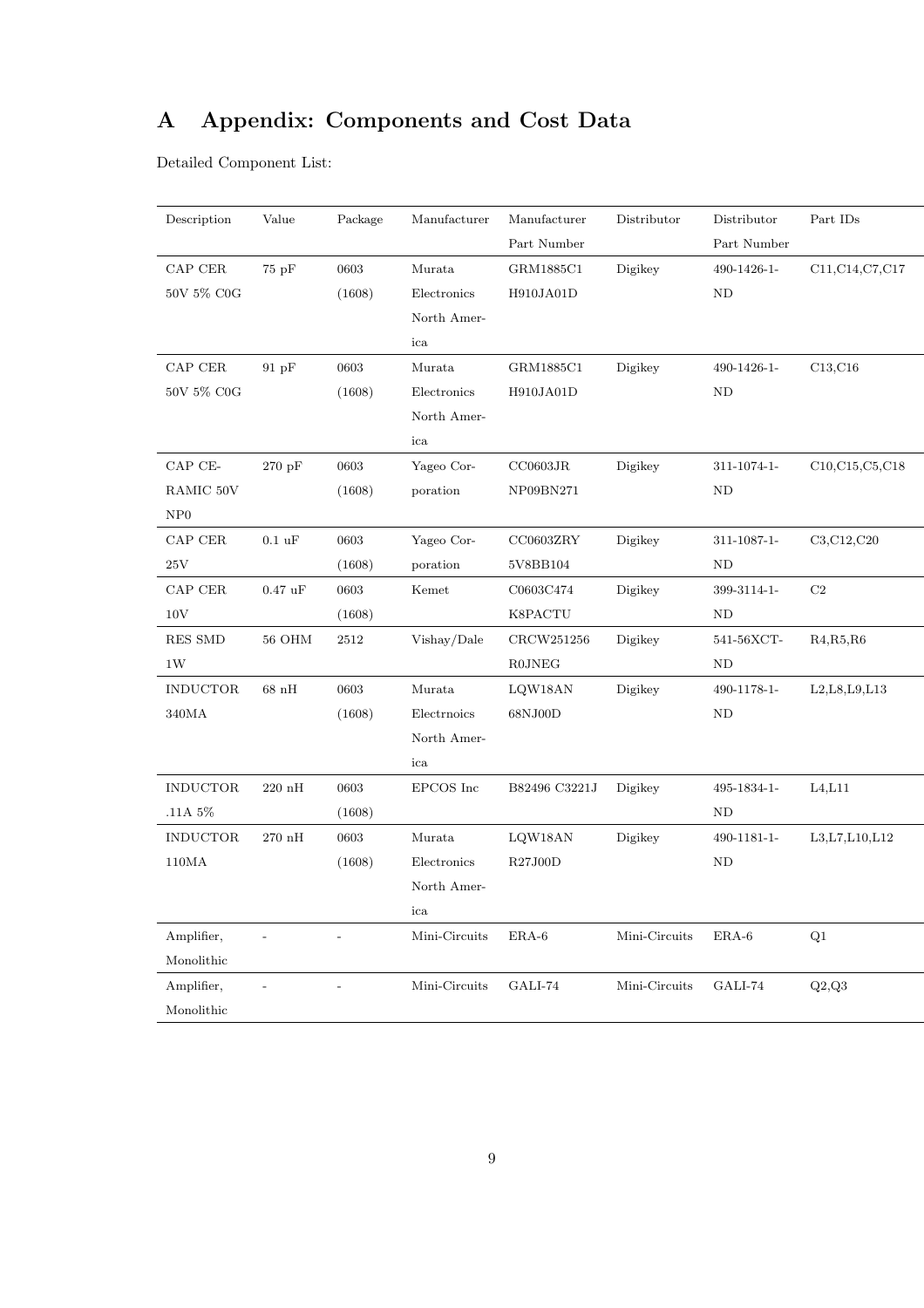## Summary of cost for one LWA receiver board:

| Component      | Quantity       | Price (US Dollar) |  |  |
|----------------|----------------|-------------------|--|--|
| Capacitor      | 19             | 1.31              |  |  |
| Inductor       | 13             | 1.74              |  |  |
| Resistor       | 3              | 1.01              |  |  |
| Amplifier      | 3              | 13.55             |  |  |
| MMCX Connector | $\overline{2}$ | 6.63              |  |  |
| Coaxial Relay  | 1              | 28.00             |  |  |
| Attenuator     | 1              | 47.00             |  |  |
| <b>PCB</b>     | 1              | 162.00            |  |  |
| Total          | 1              | 261.24            |  |  |